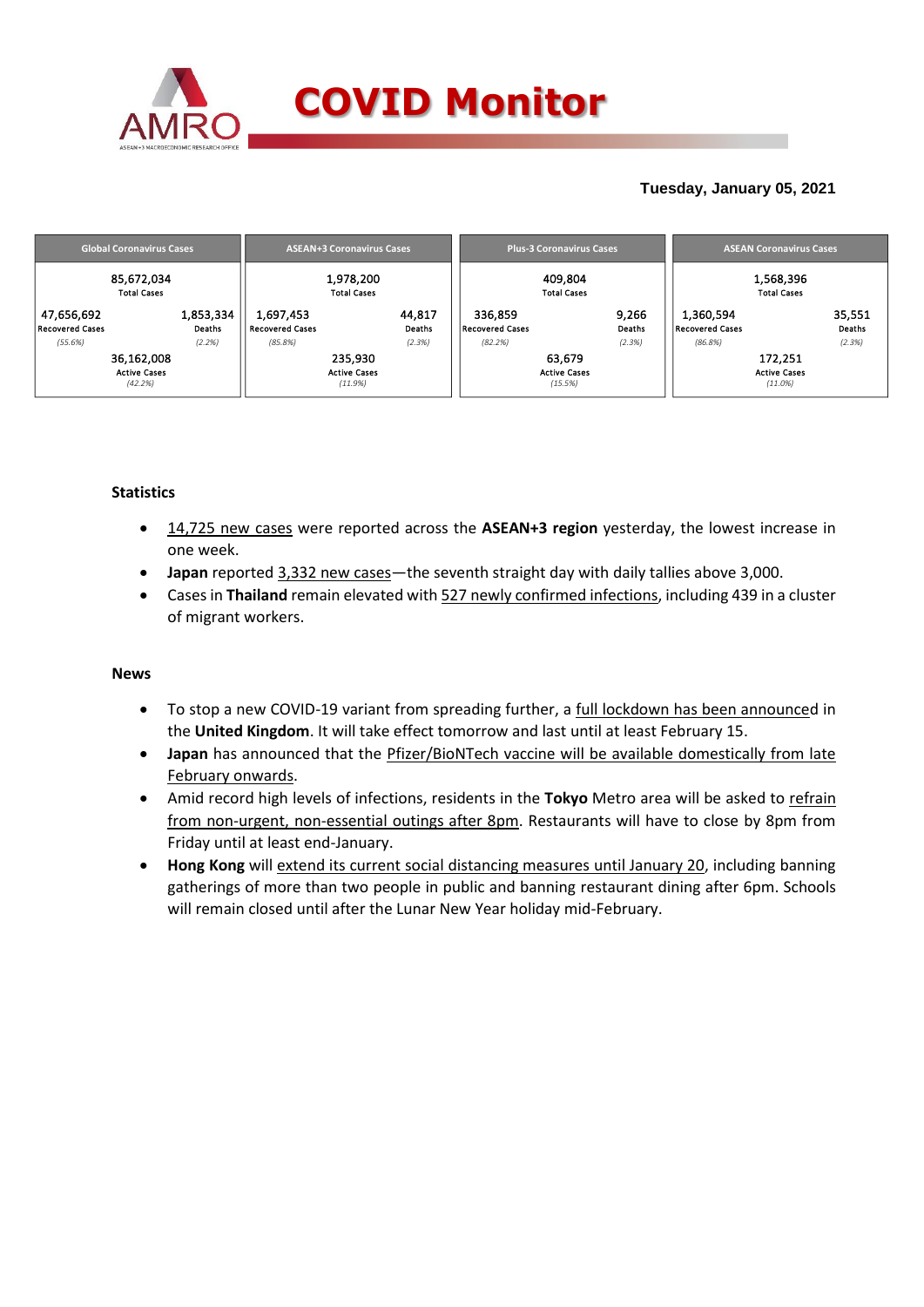

#### Overview of Confirmed COVID-19 Cases

| Overview of Confirmed COVID-19 Cases |                       |                            |                     |                                 |                                         |                   |                 |                        |                             |                                    | Data as of 4/1/2021 |                             |                        |                                   |
|--------------------------------------|-----------------------|----------------------------|---------------------|---------------------------------|-----------------------------------------|-------------------|-----------------|------------------------|-----------------------------|------------------------------------|---------------------|-----------------------------|------------------------|-----------------------------------|
| Economy                              | <b>Total</b><br>Cases | Cases per 1M<br>Population | <b>New</b><br>Cases | <b>New Cases per</b><br>1M Pop. | <b>New Cases</b><br>$(7$ -day avg $)^1$ | <b>ANew Cases</b> | Δ% New<br>Cases | <b>Total</b><br>Deaths | <b>New</b><br><b>Deaths</b> | <b>Fatality</b><br><b>Rate (%)</b> | Total<br>Recovered  | Recovery<br><b>Rate (%)</b> | <b>Active</b><br>Cases | <b>Resolved cases</b><br>$(96)^2$ |
| Global                               | 85,672,034            |                            | 549,954             |                                 |                                         | 14,778            | 0.6             | 1,853,334              | 10,199                      | 2.2                                | 47,656,692          | 55.6                        | 36,162,008             | 57.8                              |
| ASEAN+3                              | 1,978,200             |                            | 14,725              |                                 |                                         | $-574$            | 0.7             | 44,817                 | 278                         | 2.3                                | 1,697,453           | 85.8                        | 235,930                | 57.7                              |
| Plus-3                               | 409,804               |                            | 4,133               |                                 |                                         | $-157$            | 1.0             | 9,266                  | 72                          | 2.3                                | 336,859             | 82.2                        | 63,679                 | 88.1                              |
| ASEAN                                | 1,568,396             |                            | 10,592              |                                 |                                         | $-417$            | 0.7             | 35,551                 | 206                         | 2.3                                | 1,360,594           | 86.8                        | 172,251                | 87.5                              |
| China                                | 87,183                | 62                         | 33                  | 0.0                             |                                         | $\pmb{0}$         | 0.0             | 4,634                  | $\mathbf 0$                 | 5.3                                | 82,112              | 94.2                        | 437                    | 99.5                              |
| Hong Kong, China                     | 9,017                 | 1,181                      | 53                  | 6.9                             |                                         | 12                | 0.6             | 153                    | 3                           | 1.7                                | 8,055               | 89.3                        | 809                    | 91.0                              |
| Japan                                | 248,625               | 1,977                      | 3,332               | 26.5                            |                                         | 136               | 1.4             | 3,472                  | 43                          | 1.4                                | 200,520             | 80.7                        | 44,633                 | 82.0                              |
| Korea                                | 64,979                | 1,248                      | 715                 | 13.7                            |                                         | $-305$            | $1.1$           | 1,007                  | 26                          | 1.5                                | 46,172              | 71.1                        | 17,800                 | 72.6                              |
|                                      |                       |                            |                     |                                 |                                         |                   |                 |                        |                             |                                    |                     |                             |                        |                                   |
| Indonesia                            | 772,103               | 2,861                      | 6,753               | 25.0                            |                                         | $-124$            | 0.9             | 22,911                 | 177                         | 3.0                                | 639,103             | 82.8                        | 110,089                | 85.7                              |
| Malaysia                             | 120,818               | 3,637                      | 1,741               | 52.4                            |                                         | 37                | 1.5             | 501                    | $\overline{7}$              | 0.4                                | 98,228              | 81.3                        | 22,089                 | 81.7                              |
| Philippines                          | 478,761               | 4,351                      | 954                 | 8.7                             |                                         | 63                | 0.2             | 9,263                  | 6                           | 1.9                                | 448,279             | 93.6                        | 21,219                 | 95.6                              |
| Singapore                            | 58,721                | 10,298                     | 24                  | 4.2                             |                                         | $-11$             | 0.0             | 29                     | $\mathbf 0$                 | 0.0                                | 58,497              | 99.6                        | 195                    | 99.7                              |
| Thailand                             | 8,966                 | 132                        | 527                 | 7.7                             |                                         | $-218$            | 6.2             | 65                     | 0                           | 0.7                                | 4,397               | 49.0                        | 4,504                  | 49.8                              |
| Brunei Darussalam                    | 172                   | 381                        | $\mathbf 0$         | 0.0                             |                                         | $-15$             | 0.0             | $\overline{3}$         | $\mathbf 0$                 | 1.7                                | 149                 | 86.6                        | 20                     | 88.4                              |
| Cambodia                             | 382                   | 23                         | 0                   | 0.0                             | ىد                                      | $-1$              | 0.0             | $\pmb{0}$              | $\mathsf 0$                 | 0.0                                | 362                 | 94.8                        | 20                     | 94.8                              |
| Lao PDR                              | 41                    | 6                          | $\mathsf 0$         | 0.0                             |                                         | $\mathsf 0$       | 0.0             | $\mathbf 0$            | $\mathbf 0$                 | 0.0                                | 40                  | 97.6                        | 1                      | 97.6                              |
| Myanmar                              | 126,935               | 2,378                      | 590                 | 11.1                            |                                         | $-139$            | 0.5             | 2744                   | 16                          | 2.2                                | 110200              | 86.8                        | 13,991                 | 89.0                              |
| Vietnam                              | 1,497                 | 16                         | 3                   | 0.0                             |                                         | -9                | 0.2             | 35                     | $\mathbf 0$                 | 2.3                                | 1,339               | 89.4                        | 123                    | 91.8                              |
|                                      |                       |                            |                     |                                 |                                         |                   |                 |                        |                             |                                    |                     |                             |                        |                                   |
| Belgium                              | 650,887               | 56,515                     | 876                 | 76.1                            |                                         | 34                | 0.1             | 19,750                 | 49                          | 3.0                                |                     | ÷                           |                        |                                   |
| France                               | 2,655,915             | 40,864                     | 4,022               | 61.9                            | Λ.                                      | $-8,467$          | 0.2             | 65,049                 | 378                         | 2.4                                |                     | ÷                           |                        |                                   |
| Germany                              | 1,796,216             | 21,647                     | 12,320              | 148.5                           |                                         | 1,964             | 0.7             | 35,748                 | 957                         | 2.0                                | 1,445,442           | 80.5                        | 315,026                | 82.5                              |
| Italy                                | 2,166,244             | 35,964                     | 10,798              | 179.3                           |                                         | $-3,447$          | 0.5             | 75,680                 | 348                         | 3.5                                | 1,520,106           | 70.2                        | 570,458                | 73.7                              |
| Netherlands                          | 839,316               | 48,569                     | 18,153              | 1,050.5                         |                                         | 10,755            | 2.2             | 11,770                 | 158                         | 1.4                                |                     | $\sim$                      |                        | $\sim$                            |
| Spain<br>Switzerland                 | 1,958,844             | 41,797                     | 30,579              | 652.5<br>1,117.7                |                                         | 30,579            | 1.6<br>2.1      | 51,078                 | 241<br>171                  | 2.6<br>1.7                         | 150,376             | 7.7<br>68.8                 | 53,521                 | 97.3<br>70.5                      |
| United Kingdom                       | 461,961<br>2,721,622  | 53,424<br>40,467           | 9,665<br>66,843     | 993.9                           |                                         | 9,665<br>11,853   | 2.5             | 7,918<br>75,547        | 523                         | 2.8                                | 317,600             | ٠                           | 136,443                | $\sim$                            |
|                                      |                       |                            |                     |                                 |                                         |                   |                 |                        |                             |                                    |                     |                             |                        |                                   |
| Brazil                               | 7,753,752             | 36,682                     | 20,006              | 94.6                            |                                         | 2,665             | 0.3             | 196,561                | 543                         | 2.5                                | 6,950,045           | 89.6                        | 607,146                | 92.2                              |
| Canada                               | 616,134               | 16,294                     | 10,058              | 266.0                           |                                         | $-6,083$          | 1.7             | 16,098                 | 218                         | 2.6                                | 523,448             | 85.0                        | 76,588                 | 87.6                              |
| Argentina                            | 1,648,940             | 36,200                     | 8,222               | 180.5                           |                                         | 2,338             | 0.5             | 43,634                 | 152                         | 2.6                                | 1,458,083           | 88.4                        | 147,223                | 91.1                              |
| Mexico                               | 1,455,219             | 11,450                     | 6,464               | 50.9                            |                                         | 1,253             | 0.4             | 127,757                | 544                         | 8.8                                | 1,105,834           | 76.0                        | 221,628                | 84.8                              |
| Peru                                 | 1,019,475             | 31,059                     | 1,376               | 41.9                            |                                         | $-1,586$          | 0.1             | 37,830                 | 57                          | 3.7                                | 958,682             | 94.0                        | 22,963                 | 97.7                              |
| <b>United States</b>                 | 20,728,814            | 62,615                     | 179,810             | 543.1                           |                                         | $-28,835$         | 0.9             | 351,780                | 1,892                       | 1.7                                | ÷                   | $\sim$                      | ÷,                     | $\sim$                            |
| Australia                            | 28,517                | 1,098                      | 13                  | 0.5                             |                                         | $-7$              | 0.0             | 909                    | $\mathbf 0$                 | 3.2                                | 25,786              |                             | 1,822                  | 93.6                              |
| India                                | 10,356,844            | 7,562                      | 16,375              | 12.0                            |                                         | $-129$            | 0.2             | 149,850                | 201                         | 1.4                                | 9,975,958           | 90.4<br>96.3                | 231,036                | 97.8                              |
| Iran                                 | 1,249,507             | 14,849                     | 6,073               | 72.2                            |                                         | 113               | 0.5             | 55,650                 | 110                         | 4.5                                | 1,020,737           | 81.7                        | 173,120                | 86.1                              |
| Russia                               | 3,226,758             | 22,008                     | 23,015              | 157.0                           |                                         | $-830$            | 0.7             | 58,203                 | 473                         | 1.8                                | 2,612,934           | 81.0                        | 555,621                | 82.8                              |
| Saudi Arabia                         | 363,155               | 10,446                     | 94                  | 2.7                             |                                         | 12                | 0.0             | 6,256                  | 10                          | 1.7                                | 354,609             | 97.6                        | 2,290                  | 99.4                              |
| South Africa                         | 1,113,349             | 18,643                     | 12,601              | 211.0                           |                                         | 742               | $1.1$           | 30,011                 | 434                         | 2.7                                | 911,573             | 81.9                        | 171,765                | 84.6                              |
|                                      |                       |                            |                     |                                 |                                         |                   |                 |                        |                             |                                    |                     |                             |                        |                                   |

Source: Haver Analytics, sourced from Johns Hopkins University; AMRO staff calculations.<br>Notes: New cases since previous day. Δ% refers to percentage change since previous day. Fatality rate measured as deaths per confirm